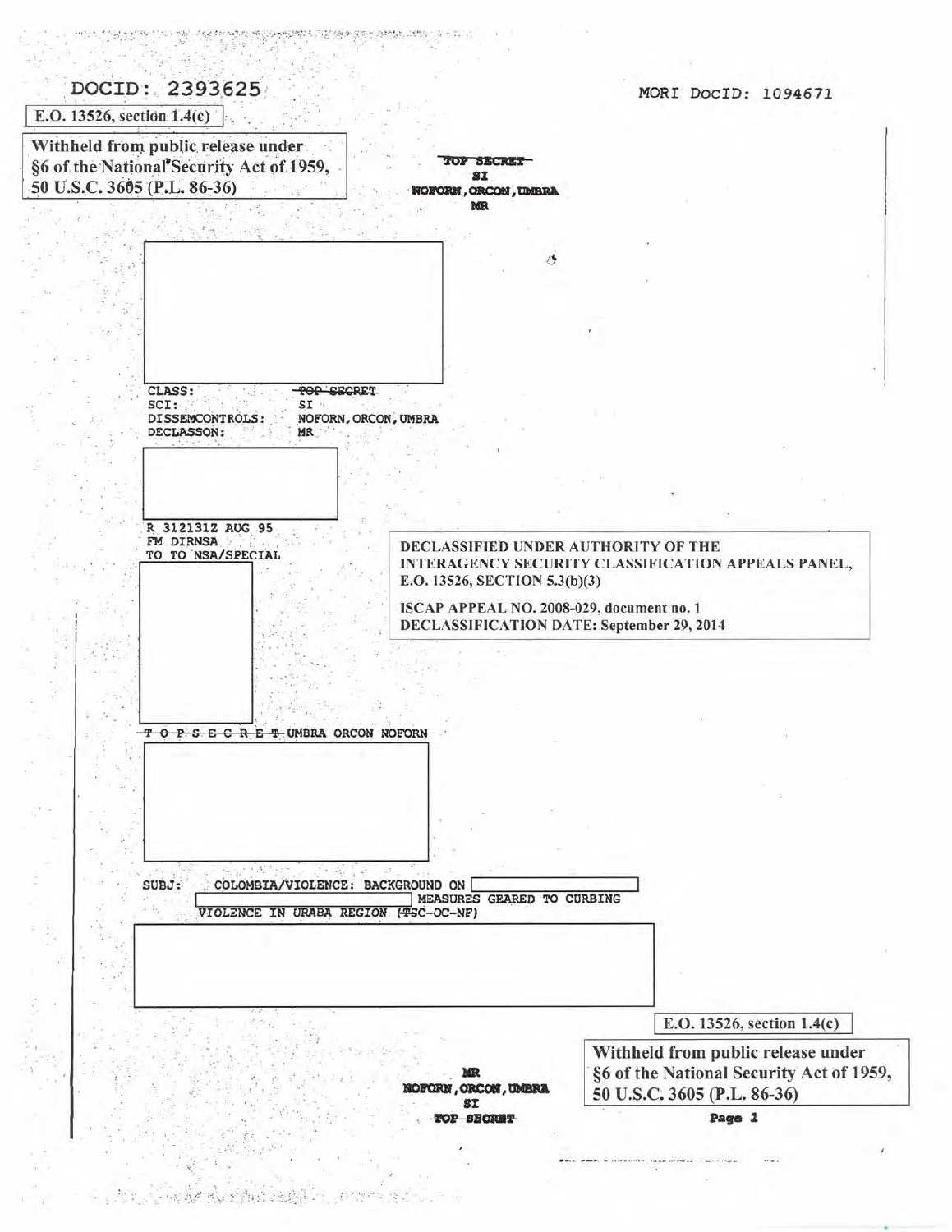| DOCID: 2393625<br>E.O. 13526, section 1.4(c)                                                                  |                                                              |                                                   |                                                                         | MORI DocID: 1094671 |
|---------------------------------------------------------------------------------------------------------------|--------------------------------------------------------------|---------------------------------------------------|-------------------------------------------------------------------------|---------------------|
| Withheld from public release under<br>§6 of the National Security Act of 1959,<br>50 U.S.C. 3605 (P.L. 86-36) |                                                              | 分裂色效果学<br>SI<br><b>NOFORN, ORCON, UMBRA</b><br>МR |                                                                         |                     |
| <b>SUMMARY</b>                                                                                                |                                                              |                                                   |                                                                         |                     |
| COLOMBIA HAVE SPURRED                                                                                         | (TSC-OC-NF) THE OUTBREAKS OF VIOLENCE IN THE URABA REGION OF |                                                   | NUMBER OF                                                               |                     |
|                                                                                                               | MEASURES AS PART OF A PEACE INITIATIVE.                      |                                                   |                                                                         |                     |
|                                                                                                               |                                                              |                                                   |                                                                         |                     |
|                                                                                                               |                                                              |                                                   |                                                                         |                     |
|                                                                                                               |                                                              |                                                   |                                                                         |                     |
|                                                                                                               |                                                              |                                                   |                                                                         |                     |
|                                                                                                               |                                                              |                                                   |                                                                         |                     |
|                                                                                                               |                                                              |                                                   |                                                                         |                     |
|                                                                                                               |                                                              |                                                   |                                                                         |                     |
|                                                                                                               |                                                              |                                                   |                                                                         |                     |
|                                                                                                               |                                                              |                                                   |                                                                         |                     |
|                                                                                                               |                                                              |                                                   |                                                                         |                     |
|                                                                                                               |                                                              |                                                   |                                                                         |                     |
|                                                                                                               |                                                              |                                                   |                                                                         |                     |
|                                                                                                               |                                                              |                                                   |                                                                         |                     |
|                                                                                                               |                                                              |                                                   |                                                                         |                     |
|                                                                                                               |                                                              |                                                   |                                                                         |                     |
|                                                                                                               |                                                              |                                                   |                                                                         |                     |
|                                                                                                               |                                                              |                                                   |                                                                         |                     |
|                                                                                                               |                                                              |                                                   |                                                                         |                     |
|                                                                                                               |                                                              |                                                   |                                                                         |                     |
|                                                                                                               |                                                              |                                                   |                                                                         |                     |
|                                                                                                               |                                                              |                                                   |                                                                         |                     |
|                                                                                                               |                                                              |                                                   |                                                                         |                     |
|                                                                                                               |                                                              |                                                   | E.O. 13526, section 1.4(c)                                              |                     |
|                                                                                                               |                                                              | MR.                                               | Withheld from public release under                                      |                     |
|                                                                                                               |                                                              | NOFORN, ORCON, UMBRA<br><b>SI</b>                 | §6 of the National Security Act of 1959,<br>50 U.S.C. 3605 (P.L. 86-36) |                     |
|                                                                                                               |                                                              |                                                   |                                                                         | Page 2              |